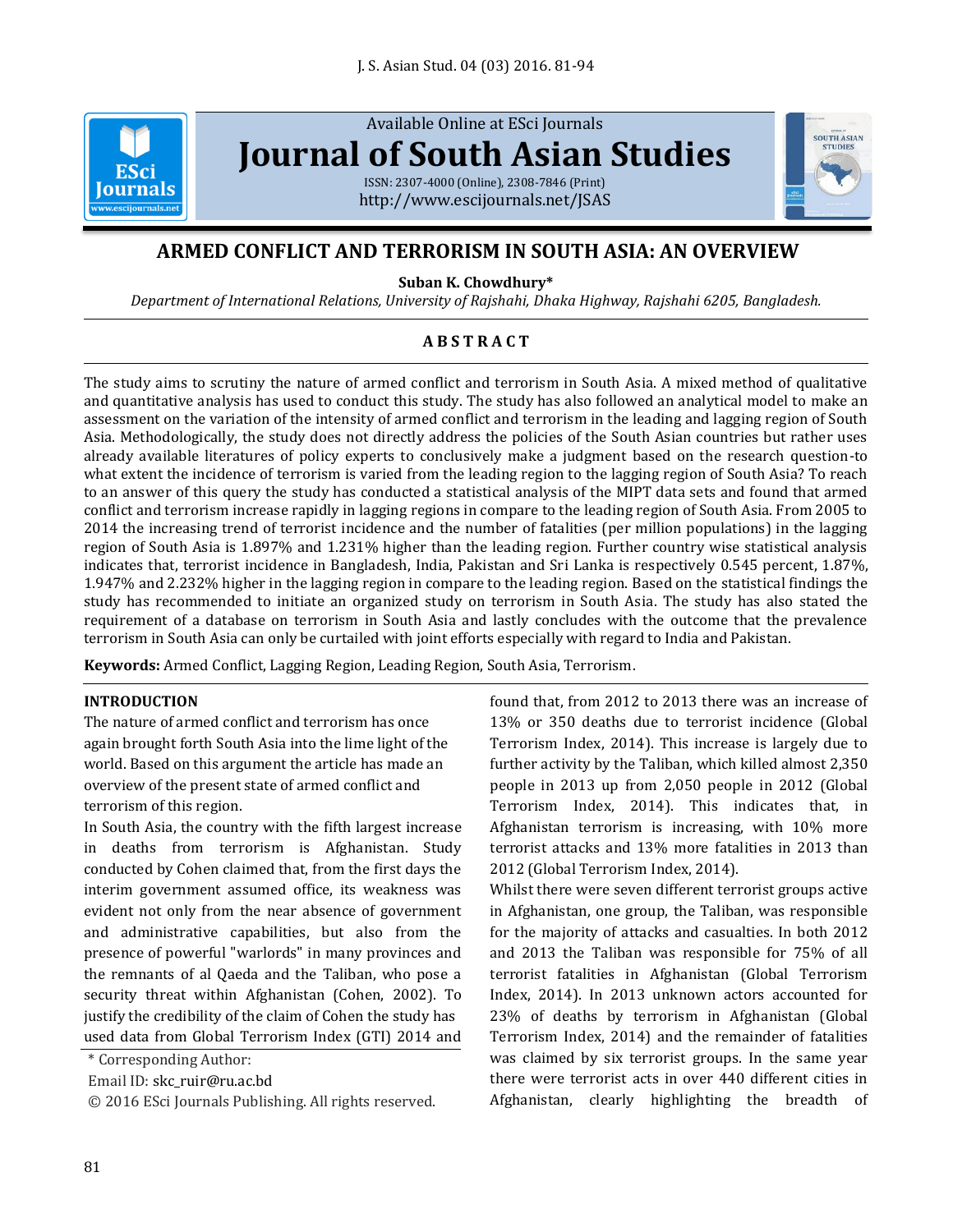terrorism across the country (Global Terrorism Index, 2014). However 304 cities suffered only one terrorist attack, there were 36 attacks in the capital Kabul and 25 attacks in the old capital of Kandahar (Global Terrorism Index, 2014). Police are the targets of most attacks, being targeted 46 percent of the time and suffering 53% of the deaths (Global Terrorism Index, 2014). Private Citizens are the second biggest target group, with 21% of attacks and 19% of deaths. Although attacks on schools and educational institutions account for only two percent of attacks they result in one of the highest injury rates per attack averaging nearly ten injuries but only one death.

The main cause of such attacks is that, Taliban is opposed to the education of girls and when in power banned girls above the age of eight from attending school. In 2013 the Taliban conducted at least seven attacks targeting girls attending school, mostly in the north, resulting in over 160 casualties (Global Terrorism Index, 2014). Bombings and explosions were the most common tactic used in Afghanistan, accounting for over half of all attacks and fatalities. A quarter of all terrorist attacks were armed assaults, with 37% of deaths attributed to this tactic (Global Terrorism Index, 2014). Almost all armed assaults were with firearms, although there were a few instances of knives and axe attacks with at least 19 beheadings. There were over 100 suicide bombings in 2013, mostly by the Taliban. Suicide bombings were very deadly, averaging five deaths and ten injuries per attack (Global Terrorism Index, 2014).

So in line with Cohen it could be said that, the weak administrative structure of the interim government of Afghanistan is the main causes of the increasing trends of terrorist incidence in this state. Such increasing trends of terrorist incidence are considered as the main security threat. Washington concludes that, Afghanistan could not build a state without addressing the security problem (Cohen, 2002). The study suggested that, to solve the security problem in Afghanistan, engagement with armed groups and their formal and informal constituencies in dialogue, including those designated as 'terrorists', can be an essential part of exploring, encouraging and finding alternatives to violence. It can help understand and address the underlying causes of conflict and extremism, and can strengthen moderate, pro-dialogue elements within a group.

Along with Afghanistan, the nature and prevalence of terrorism in Pakistan and India is also very tremendous.

In India terrorism has increased by 70% from 2012 to 2013, with the number of deaths increasing from 238 to 404 (Global Terrorism Index, 2014). The number of attacks also increased, with 55 more attacks in 2013 than 2012 (Global Terrorism Index, 2014). However, the majority of terrorist attacks in India have low casualties. In 2013 around 70% of attacks were non-lethal (Global Terrorism Index, 2014). There were attacks by 43 different terrorist groups who can be categorized into three groups: Islamists; separatists; and communists.

Communist and Maoist terrorist groups are by far the most frequent perpetrators and the main cause of deaths in India (Global Terrorism Index, 2014). Three communist groups claimed responsibility for 192 deaths in 2013, which was nearly half of all deaths from terrorism in India (Global Terrorism Index, 2014). Accordingly police are overwhelmingly the biggest targets of Maoists, accounting for half of all deaths and injuries. This is mainly through armed assaults, which killed 85, and bombings and explosions, which killed 43 (Global Terrorism Index, 2014). Kidnapping is also a common tactic of the Maoists where it is often used as political tool to force the government to release Maoist prisoners. The majority of Maoist attacks occurred in the provinces of Bihar, Chhattisgarh and Jharkhand.

Islamic terrorism is also prevalent in India. Generally, the dispute with Pakistan over Jammu and Kashmir is the source of Islamic terrorism. Cohen argued that, Islamabad was a major supporter of the Taliban and of terrorists operating in Kashmir, both of which groups it regarded as freedom fighters. The Afghan and Kashmir terrorist operations strengthened domestic Islamic radicals, who were visibly and publicly defiant of Islamabad (Cohen, 2002). Such argument of Cohen has found as contradictory as Islamabad had already joined with USA to the war against terrorism. To justify the rationality of this argument the study has used data from Global Terrorism Index and found that, in 2013 three Islamist groups were responsible for around 15% of deaths in India (Global Terrorism Index, 2014). This includes Hizbul Mujahideen, an Islamist group allegedly based in Pakistan with a membership of around 15,000. This group was the only group in India to use suicide tactics in the same year (Global Terrorism Index, 2014). Islamist groups in India commonly use armed assaults targeting the police or bombings targeting private citizens. The majority of attacks by this group occurred in Hyderabad in the south, a city with a 40% Muslim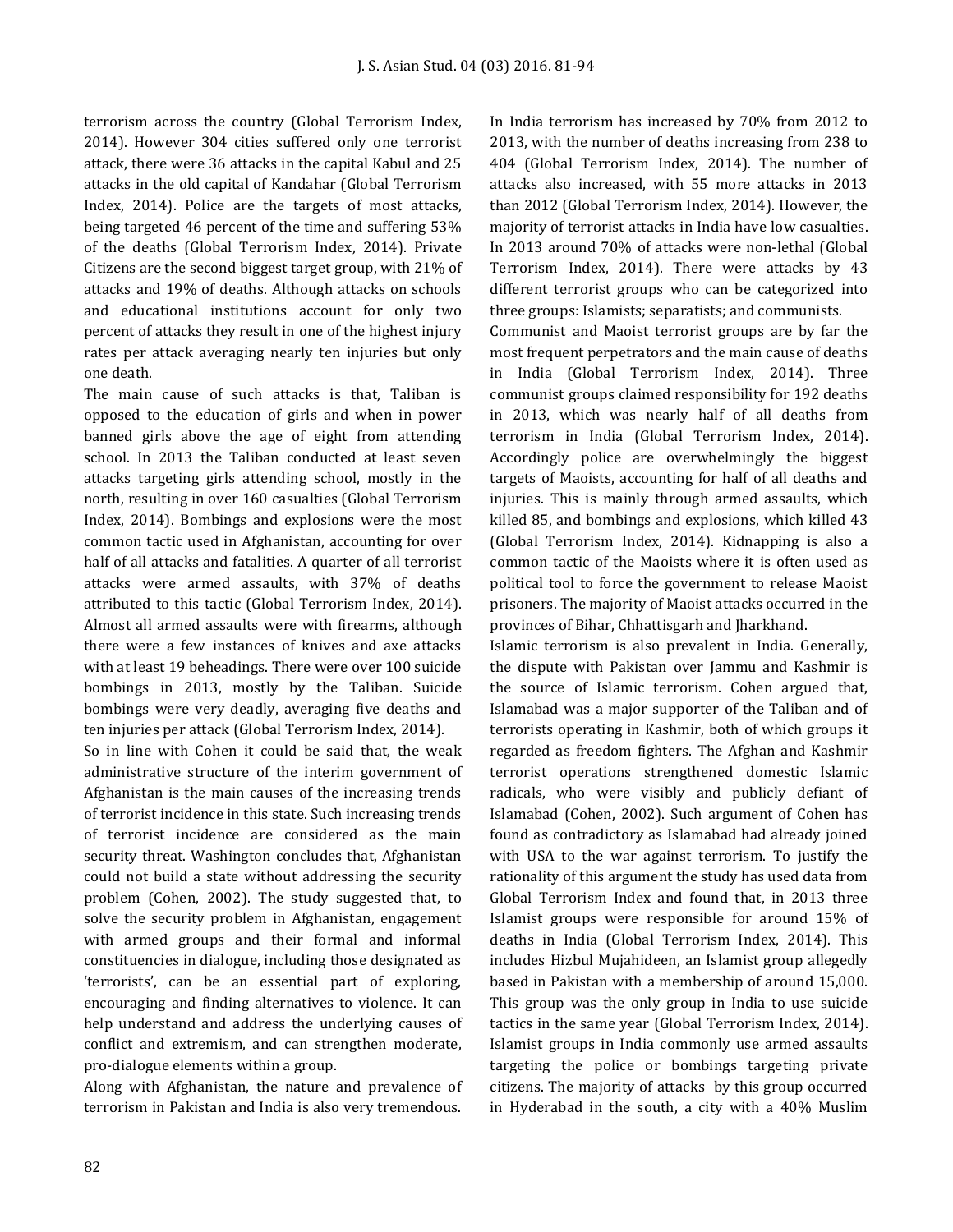population, and Jammu and Kashmir in the north, an area which is nearly two thirds Muslim (Global Terrorism Index, 2014). The nature and prevalence of terrorism in India became more apparent when in September 2014 al-Qaeda announced a presence in India, hoping to unite other Islamist groups (Global Terrorism Index, 2014). So it is evident that, there is a connection between terrorist groups of India and Pakistan but the argument of Cohen that Islamabad was a major supporter of Taliban and the terrorist groups operating in Kashmir is found as confusing. This is because Pakistan is also not beyond the target of terrorist attacks.

Terrorism in Pakistan is strongly influenced by its proximity to Afghanistan with most attacks occurring near the border involving the Taliban. Like in Afghanistan, terrorism increased significantly in Pakistan in 2013, with a 37% increase in deaths and 28% increase in injuries since 2012 (Global Terrorism Index, 2014). Nearly half of all attacks had no groups that have claimed responsibility. The deadliest group in Pakistan in 2013, responsible for almost a quarter of all deaths and 49% of all claimed attacks, is Tehrik-i-Taliban Pakistan (TTP), the Pakistani Taliban. Terrorism in Pakistan has a diverse array of actors (Global Terrorism Index; 2014). In 2013 there were 23 different terrorist groups in Pakistan, down from 29 groups in 2012 (Global Terrorism Index, 2014). However, 11 groups account for the majority of the 270 claimed attacks, many of these groups are Islamist there are also other organizations such as separatist movements for Baloch, the Bettani tribe and Sindhi people (Global Terrorism Index, 2014). Over 60% of fatalities were from bombings and explosions and around 26% from firearms (Global Terrorism Index, 2014). A quarter of targets and deaths were against private citizens, with police accounting for 20% of targets and deaths (Global Terrorism Index, 2014). The deadliest attacks were against religious figures and institutions which, on average, killed over five people and injured over 11 per attack (Global Terrorism Index, 2014). This includes the killing of 87 people attending All Saints Church in Peshawar city from two suicide bombs by a sub-group of the Pakistani Taliban (Global Terrorism Index, 2014).

The Pakistani Taliban also, like the Taliban in Afghanistan, is opposed to the western education and the education of girls and has targeted schools and advocates of equal education. This issue gained worldwide recognition in October 2012 when a 15 year old school girl and advocate of female education, Malala Yousafzai, was shot by gunmen from the Pakistani Taliban on a school bus in the northwest (Global Terrorism Index, 2014). In 2014 Malala Yousafzai, along with the Indian activist Kailash Satyarthi campaigning against forced childhood labor, were awarded the Nobel Peace Prize (Global Terrorism Index, 2014). Despite the international attention brought to the issue, violence continues and in 2013 there were over 100 attacks on educational institutions, with a total of 150 casualties (Global Terrorism Index, 2014). Suicide bombings were used by the Pakistani Taliban and three other groups, all of which have some affiliation with the Pakistani Taliban. In 2013 there were 71 suicide attacks responsible for around 2,740 casualties (Global Terrorism Index, 2014).

More than 500 cities in Pakistan had at least one terrorist incident in 2013, with two or more incidents occurring in 180 cities (Global Terrorism Index; 2014). Of all attacks 16% occurred in the largest city of Karachi in the south (Global Terrorism Index, 2014). However, the majority of attacks occurred in the north closer to the border with Afghanistan. This includes cities such as Peshawar, Quetta and Jamrud, which combined, had more attacks than Karachi. The city of Parachinar in the Federally Administered Tribal Areas, the closest point in Pakistan to Kabul in Afghanistan, has among the highest rates of deaths per incident in Pakistan with 87 people killed from seven incidents (Global Terrorism Index, 2014).

Considering all the above discussions the article has assessed the nature of armed conflict and terrorism of the South Asian states with particular emphasis on the case of Afghanistan, India and Pakistan. The study has found that the number of terrorist incidence and fatalities in South Asia have dropped from a peak of 29,638 (of which 15,565 were in Sri Lanka alone) in 2009, to just 6,668 in 2013 (South Asia Terrorism Portal, 2015). In the first quarter of 2014 approximately 1,343 persons have already been killed across the region (Iyer; 2009). This suggests the continuation of terrorist incidence as well as fatalities.

To make a concrete analysis the article has documented the extent of armed conflict and terrorism within the countries of South Asia. In this study has recommended that it may be imperative to initiate an organized study on armed conflict and terrorism in South Asia. As a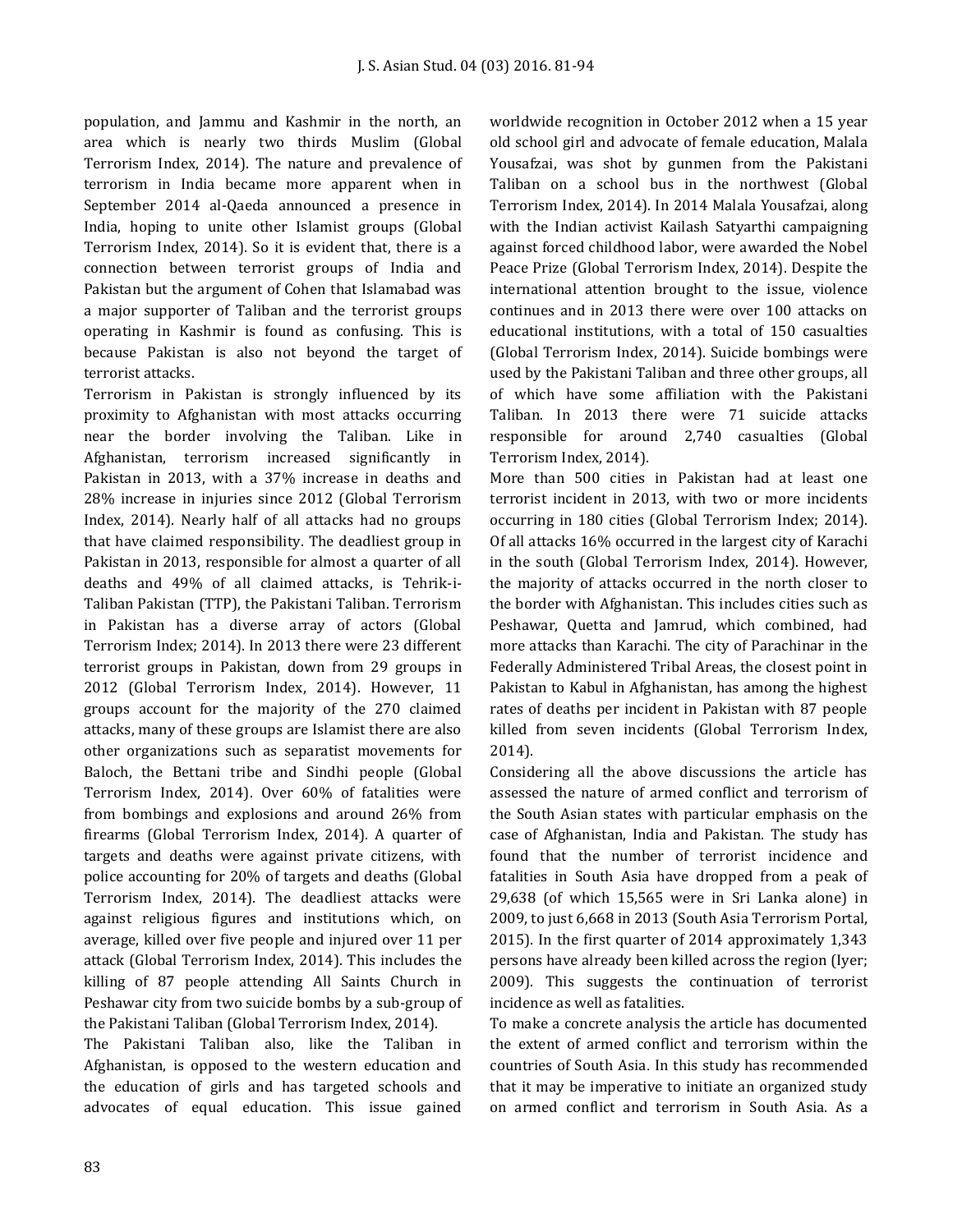perquisite of such organized study a database on terrorism in South Asia is considered essential. As such the article has proposed to create such a database on armed conflict and terrorism in South Asia. The study concludes that the nature of armed conflict within this region often pave the way of terrorist activities and terrorism could only be curtailed with joint efforts especially with regard to India and Pakistan.

The study includes six sections. The first section has made an introductory discussion on armed conflict and terrorism in South Asia. The second section has focused on the methodology of the study. Conceptualization of armed conflict and terrorism has made in the third section. The fourth section has made an overview of the nature of armed conflict and terrorism in South Asia. Discussions of this section have divided South Asia into leading and lagging region. The study has found that in the lagging region the incidence and fatalities of terrorism are more severe than the leading region. This section has also made an analysis to find out why there is a variation of the terrorist incidence in the leading and lagging region? The findings have discussed in the fifth section of the study and lastly in the sixth section a concluding remarks with few recommendations have given.

# **METHODOLOGY**

The methodology of this research relied largely on qualitative analysis. Quantitative methodology has been used in this research to a limited extent. It was a field of inquiry cutting across several disciplines and subject matter. The study has also followed an analytical model to make an assessment on the variation of the intensity of armed conflict and terrorism in the leading and lagging region. Methodologically, the study does not directly address the policies of the South Asian countries but rather uses already available literatures of policy experts to conclusively make a judgment based on the research question-to what extent the incidence of terrorism is varied from the 'leading region to the lagging region.iAs part of secondary source of data the study uses several scholarly literature (Podder, 2012; Mishra, 2007; Akter, 2010 and so on)-to conduct an analysis that contextualizes the assertions of the literatures, assesses nature of terrorist incidence in South Asia. Inconsistencies in the method are to be expected for two reasons. One, it does not contextualize policy through a microcosmic study of a single country in the region, and as such lacks a specific case study.

Two, it assumes that political violence often paves the way of terrorism in South Asia. Further study has investigated not only the what, where and when of terrorism but also the why and how of the prevalence of terrorism in South Asia. To scrutiny such query the study has essentially relied on two methods of information gathering-

- **Analysis of document and other materials:** A focused study and analysis of literature on the areas and the issues under study. The available document and other scholarly materials related to the study has analyzed to find why there are a difference of incidence of the armed conflict and terrorism in the lagging and leading region of South Asia.
- **Data Collection:** Any empirical analysis of terrorism or conflict is complicated by data constraints and the lack of a universally accepted definition of conflict. The study uses multiple data sources in analysis, and focus on the common trends which the study has observed across these data sets. These data have been put together by several different organizations, each of which employs their own definition, counting methodologies, data sources and time periods (see Tables 1 and 2 for details); the trends which the study detail are therefore not strictly dependent on specific definitions or data collection methodologies.

The primary cross-country data sets which are used in this research are the Global Terrorism Database 2 (GTD2), covering the period 2005-2014, and the Rand-MIPT Terrorism database (MIPT). The GTD2 data base employs a fairly specific definition of "terrorism," covering acts of intentional violence perpetrated by subnational non-state actors. Further, the acts must satisfy two of the following three criteria: they must be aimed at attaining a specific political, economic, religious or social goal, there must be evidence of an intention to coerce, intimidate or convey some message to a larger audience than the immediate victims and/or the actions must be outside the context of legitimate warfare activities. Two caveats are immediately obvious from this description: this methodology requires several judgment calls to be made, notably about the intentions of the perpetrators, and this database explicitly excludes incidents of state-caused violence. This data base consists of high-quality data, only including incidents confirmed by multiple independent open-source reports (or a single "high-quality" source), and is specifically designed to be comparable over time. The biggest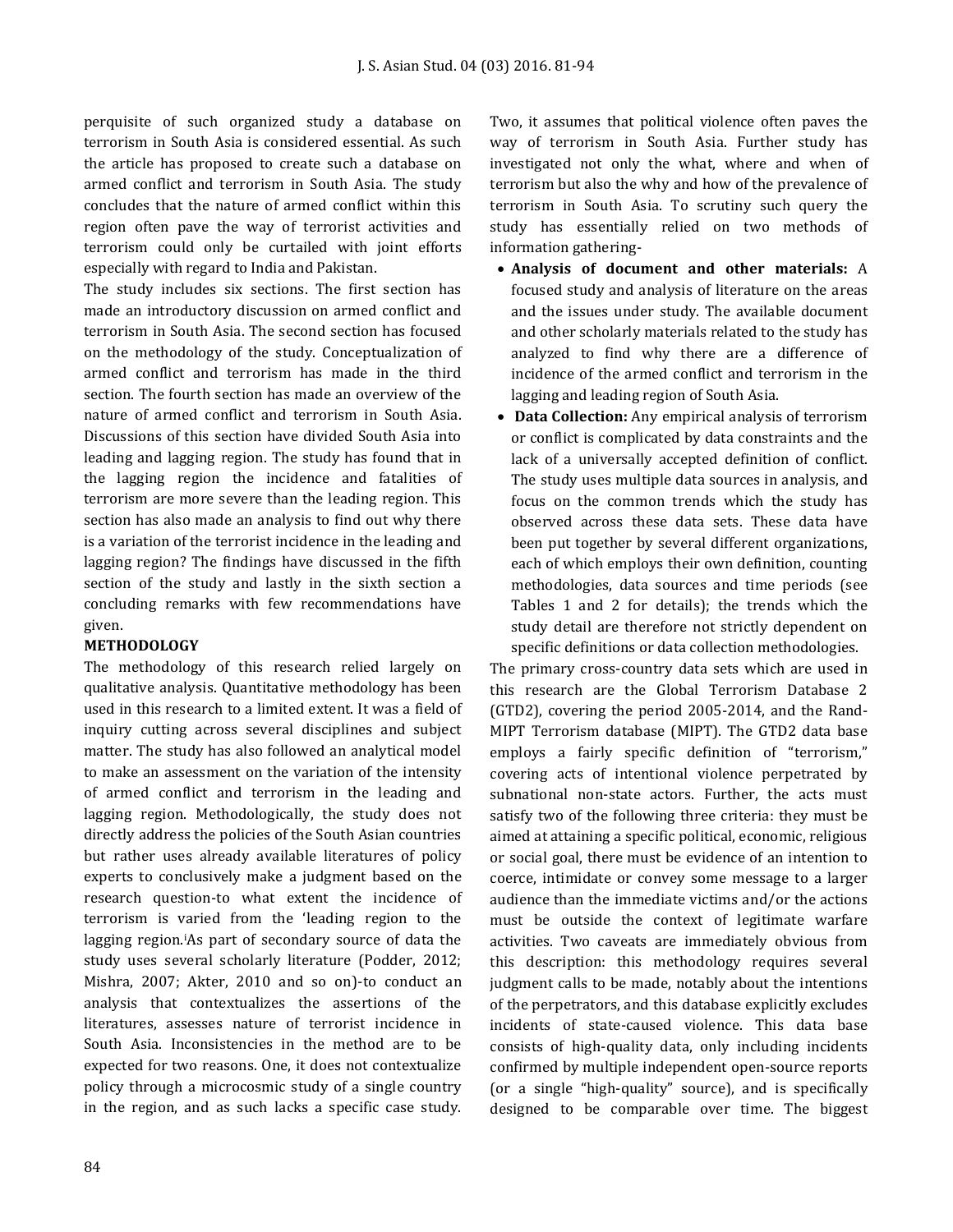downside is the limited time frame, 2005-2014; in fact, as detailed below, several South Asian countries have experienced an increase in internal violence after 2004. The MIPT database employs a slightly broader definition of terrorism. The motives of all terrorists are assumed to be political, and terrorism includes all violence calculated to create an atmosphere of fear and alarm to coerce others into actions they would not otherwise undertake, or refrain from actions they desired to take. Acts of terrorism are generally directed against civilian targets, and carried out in a way that will achieve maximum publicity. The data is put together from newspaper, TV or radio reports, and there is no requirement for incidents to be confirmed by multiple data sources. The study has obtained this data over 2005-2014, a longer time period than the GTD2.

| Data Set                     | Full Name                        | Year      | Countries                       |
|------------------------------|----------------------------------|-----------|---------------------------------|
| Cross-country data           | RAND-MIPT Terrorism Incident     | 2005-2014 | Afghanistan, Bangladesh, India, |
| <b>MIPT</b>                  | database (2005-2014)             |           | Nepal, Pakistan, Sri Lanka      |
| GTD <sub>2</sub>             | Global Terrorism Database II     | 2005-2014 | Afghanistan, Bangladesh, India, |
|                              | 2005-2014                        |           | Nepal, Pakistan, Sri Lanka      |
| <b>WITS</b>                  | Worldwide Incidents Tracking     | 2005-2014 | Afghanistan, Bangladesh, India, |
|                              | System, National Counter         |           | Nepal, Pakistan, Sri Lanka      |
|                              | Terrorism Center                 |           |                                 |
| <b>Country Specific Data</b> | Ministry of Home Affairs Annual  | 2005-2014 | India                           |
| MHA                          | Report                           |           |                                 |
| <b>INSEC</b>                 | Informal Sector Service Center.  | 2005-2014 | Nepal                           |
|                              | Kathmandu                        |           |                                 |
| Long-term data               | Global Terrorism Database 1      | 2005-2014 | Afghanistan, Bangladesh, India, |
| GTD1                         |                                  |           | Pakistan, Sri Lanka             |
| <b>PITF</b>                  | Political Instability Task Force | 2005-2014 | Afghanistan, Bangladesh, India, |
|                              | Database of Violent Political    |           | Pakistan, Sri Lanka, India      |
|                              | Events in India                  |           |                                 |

Source: Authors Compilation

In addition to these cross-country datasets, the study uses two country-specific data sets to confirm the trends we observe. For India, the study has gathered state-level data from the Ministry of Home Affairs over the period 2005-2014 (MHA), which does not specify the exact definition used to count incidents of conflict, but has the advantage of including some measures of the intensity of counterterrorism operations. Specifically, there is data on the number of terrorists killed by security forces in different years. For Nepal, there is district-level data put together by the Informal Sector Service Center (INSEC), an NGO with staff members reporting on human rights violations from every district in the country. This data set also includes the number of people killed by government forces in each year. Since none of these data sets contains information prior to 2005, the study has examined two further data sets for a longer-term analysis.

The Global Terrorism Database (GTD1), originally collected by Pinkerton Global Information Services, documents violent incidents in South Asia from 1970- 1997. This data was based on a single open-source report and hence is likely to be less comprehensive and of lower quality than the GTD2 database. Another database, put together by the Political Instability Task Force (PITF), focuses on incidents of violence in India over four decades (1960-2000), and also includes incidents of communal violence.<sup>ii</sup>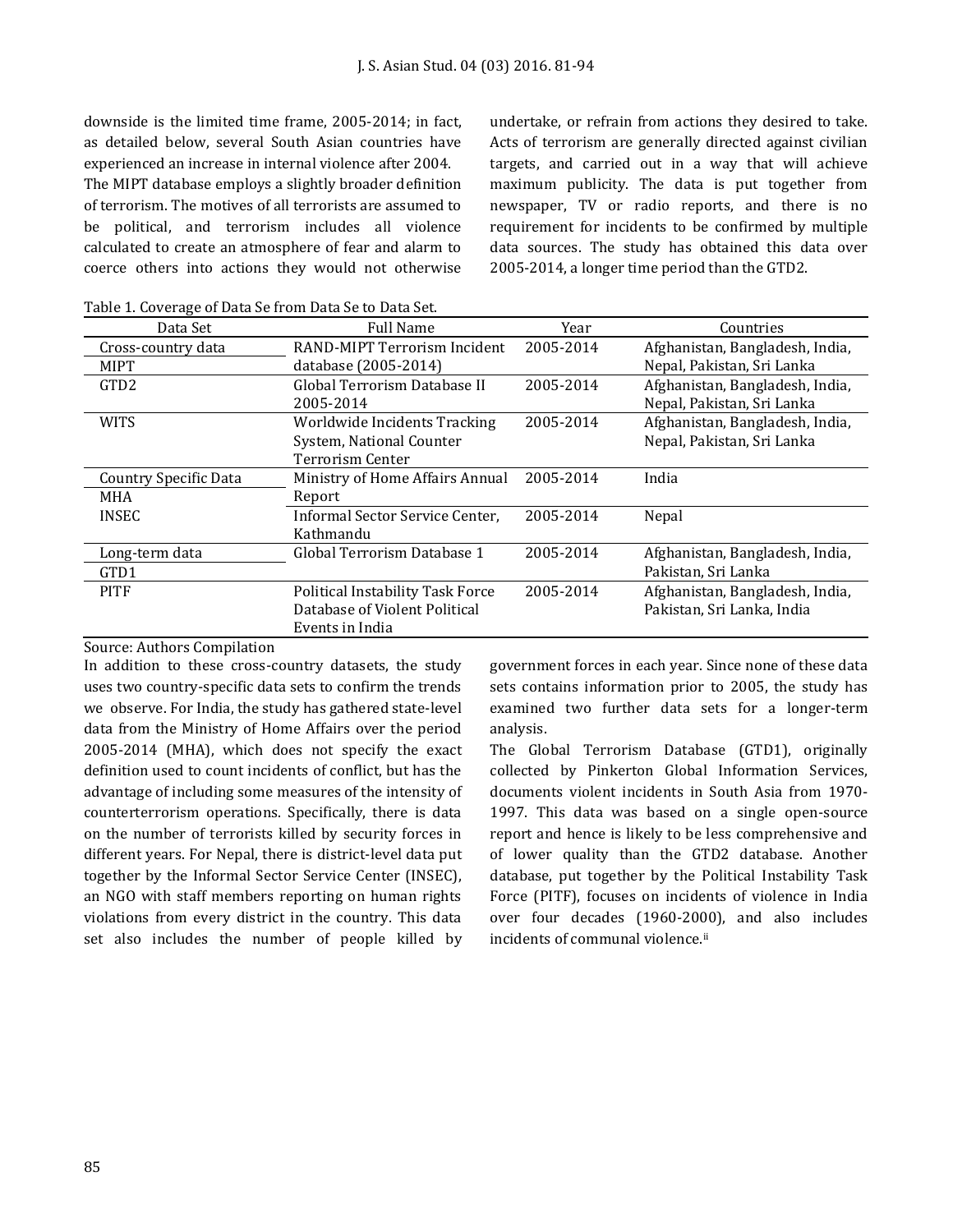| Data Set         | Criteria for inclusion                                                                                                                                                                                                                                                                                                                                                                                                                                                     | Source of Information                                                                  | State-induced<br>violence included? |
|------------------|----------------------------------------------------------------------------------------------------------------------------------------------------------------------------------------------------------------------------------------------------------------------------------------------------------------------------------------------------------------------------------------------------------------------------------------------------------------------------|----------------------------------------------------------------------------------------|-------------------------------------|
| <b>MIPT</b>      | Violence calculated to create an atmosphere of<br>fear and alarm to coerce others into actions they<br>would not otherwise undertake, or refrain from<br>actions they desired to take. Acts of terrorism are<br>generally directed against civilian targets. The<br>motives of all terrorists are political, and terrorist<br>actions are generally carried out in a way that will<br>achieve maximum publicity.                                                           | Newspaper, radio, and TV<br>report                                                     | N <sub>0</sub>                      |
| GTD <sub>2</sub> | Incidents of intentional violence perpetrated by<br>subnational non-state actors, which must satisfy<br>two of the following three criteria: it must be<br>aimed at attaining a specific political, economic,<br>religious or social goal, there must be evidence of<br>an intention to coerce, intimidate or convey some<br>message to a larger audience than the immediate<br>victims and/or the action must be outside the<br>context of legitimate warfare activities. | Multiple independent<br>open-source reports or a<br>single "highly credible"<br>source |                                     |
| <b>WITS</b>      | Premeditated, politically motivated violence<br>perpetrated against noncombatant targets by<br>subnational groups or clandestine agents.                                                                                                                                                                                                                                                                                                                                   | Available open source<br>material                                                      | No                                  |
| <b>MHA</b>       | None specified                                                                                                                                                                                                                                                                                                                                                                                                                                                             | Internal statistics                                                                    | Yes                                 |
| <b>INSEC</b>     | None specified                                                                                                                                                                                                                                                                                                                                                                                                                                                             | Reports by staff members                                                               | Yes                                 |
| GTD1             | The threatened or actual use of illegal force and<br>violence by a non-state actor to attain a political,<br>economic, religious or social goal through fear,<br>coercion or intimidation.                                                                                                                                                                                                                                                                                 | Single open-source report.                                                             | No                                  |
| <b>PITF</b>      | Not clearly specified                                                                                                                                                                                                                                                                                                                                                                                                                                                      | Reports in Keesing's<br>Record of World Events                                         | Yes                                 |

Table 2. Variable Definition and from data to Data Source.

Source: Authors Compilation

#### **CONCEPTUALIZATION OF ARMED CONFLICT AND TERRORISM: SOUTH ASIAN CONTEXT**

The term armed conflict can generally be categorized into two groups: firstly, international armed conflict, opposing two or more states and secondly noninternational armed conflict between governmental force and non-governmental armed groups. The study has argued that armed conflict caused violence and the state of violence ultimately paves the way of terrorist incidence/terrorism.

To study terrorism in South Asia, one must need to answer a number of questions that exists in the terrorism discourse (Khan, 2009) are attacks on political leaders to be qualified as acts of terrorism? Can acts of terrorism be inflicted by a state? Is terrorism always international? Should acts of terrorism be physically violent, or is it enough to install fear? Can an act of terrorism be inflicted by an individual not acting on behalf of any specific terrorist organization or ideology? Are terrorist goals always political or religious by nature? These questions may be answered differently in line with the stipulated definitions of terrorism. But the fact is that constructing a characterization of terrorism that would be satisfactory for everyone is a downright impossible undertaking (Omar, 2008).

A lot of the theoretical work on terrorism revolves around definitions (i.e. Cooper, 2001; Gibbs, 1989; Hoffman, 1998: 13-15; Jenkins, 2001; Ruby, 2002; Schmid & Jongman 1988: 32-38; for a collection of definitions, see Goodwin 2006). For example, for Enders and Sandler-Terrorism is the premeditated use or threat of use of *extra normal* violence or *brutality* by subnational groups to obtain a political, religious, or ideological objective through *intimidation* of a huge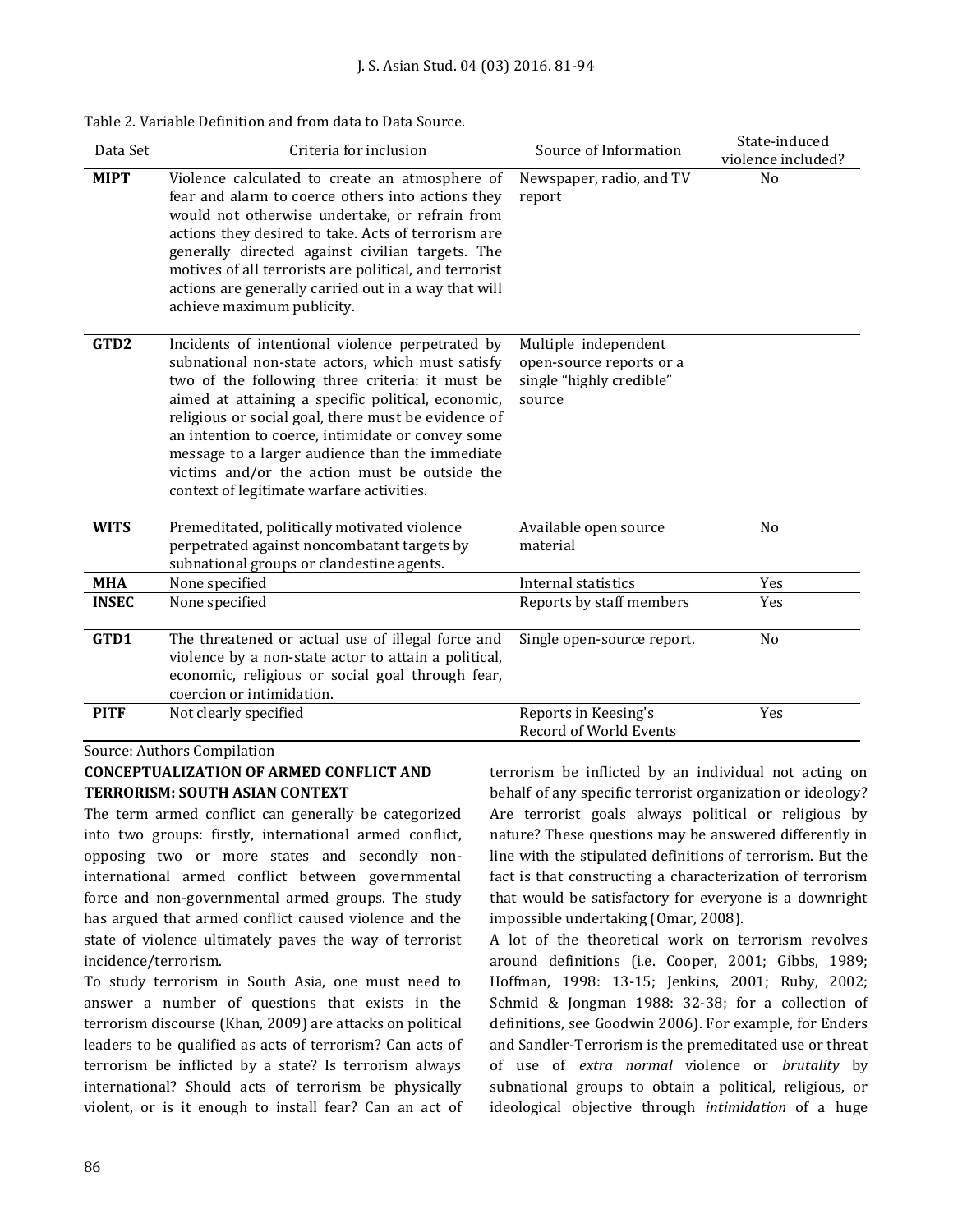audience, usually not directly involved with the policy making that the terrorists seek to influence (Omar, 2009).

The U.S. Department of State defines terrorism aspolitically motivated violence perpetrated against noncombatant targets by subnational groups or clandestine agents, usually intended to influence an audience (Ruby, 2002). This is similar to Chomsky's definition: Terrorism is the use of *coercive* means aimed at populations in an effort to achieve political, religious, or other aim (Chomsky, 2001).

The Federal Bureau of Investigation (FBI) categorized terrorism into "international terrorism" and "domestic terrorism". According to FBI "International terrorism" means activities with the following three characteristics [\(http://www.fbi.gov/about-](http://www.fbi.gov/about-us/investigate/terrorism/terrorism-definition)-)

[us/investigate/terrorism/terrorism-definition\)-](http://www.fbi.gov/about-us/investigate/terrorism/terrorism-definition)-)

- Involve violent acts or acts dangerous to human life that violate federal or state law;
- Appear to be intended (i) to intimidate or coerce a civilian population; (ii) to influence the policy of a government by intimidation or coercion; or (iii) to affect the conduct of a government by mass destruction, assassination, or kidnapping; and
- Occur primarily outside the territorial jurisdiction of the U.S., or transcend national boundaries in terms of the means by which they are accomplished, the persons they appear intended to intimidate or coerce, or the locale in which their perpetrators operate or seek asylum.

"Domestic terrorism" means activities with the following three characteristics:

- Involve acts dangerous to human life that violate federal or state law;
- Appear intended
	- i. to intimidate or coerce a civilian population;
	- ii. to influence the policy of a government by intimidation or coercion; or
	- iii. to affect the conduct of a government by mass destruction, assassination. or kidnapping; and
- Occur primarily within the territorial jurisdiction of the U.S

Terrorism is asymmetrical deployment of threats and violence against enemies using means that fall *outside the forms of political struggle routinely operating* within some current regime. Stern defines terrorism as-an act or threat of violence against non-combatants, with the objective of *intimidating* or otherwise *influencing* an audience or

audiences (Stern, 1999). Peter Chalk offers a definition similar to the ones above when he conceptualizes terrorism as-the systematic use of *illegitimate* violence that is employed by sub-state actors as means of achieving specific political objectives, these goals differing according to the group concerned (Chalk, 1999).

Notice that most of these definitions-with the exception of Chomsky and the State Department-point to some ineffable-extra normal, brutal and extraordinary aspect of terrorist violence, which is designed to mostly tointimidate civilian audiences. Surely the term-extra normal cannot in this context be used to imply that terrorists are *more* violent than state armies.

Taking a birds-eye view of the field, it is clear what is wrong with current characterizations of terrorism: they are either too specific or too vague, they concentrate on particular (and theoretically arbitrary) aspects of the phenomenon while de-emphasizing others, or are too normatively oriented, mixing up descriptive and prescriptive terminology. Using inconsistent definitions of the term is not helpful for a variety of reasons (Gibbs, 1989; Goodwin, 2006). First, semantic vagueness has served to make it difficult for researchers to consistently study the phenomenon, as people use the same term to refer to a wide variety of events, ranging from state oppression and killing of civilians, to shootings in public places by lone gunmen (Omar; 2008). Second, normative definitions of the term attempt to arrive at a characterization of terrorism in the abstract without either trying to-

- i. Look at terrorist phenomena as examples of a more inclusive category of events or *in relation* to other forms of political violence or
- ii. Define terrorism using a strategy in which it is contrasted with other phenomena that already have relatively consensually established definitions.

In this respect, the use of legal or a moral model may obscure important variables that influence the development of terrorist groups and terrorist actions. Thus, normative definitions do not help in the task of situating the phenomenon of terrorism as a possible structural variant of collective action phenomena that are better understood.

Taken all the above definitions of terrorism into consideration the study has made an attempt to conceptualize terrorism in the South Asian context. As a perquisite of such conceptualization the study has tried to find the answer of the query-What are the main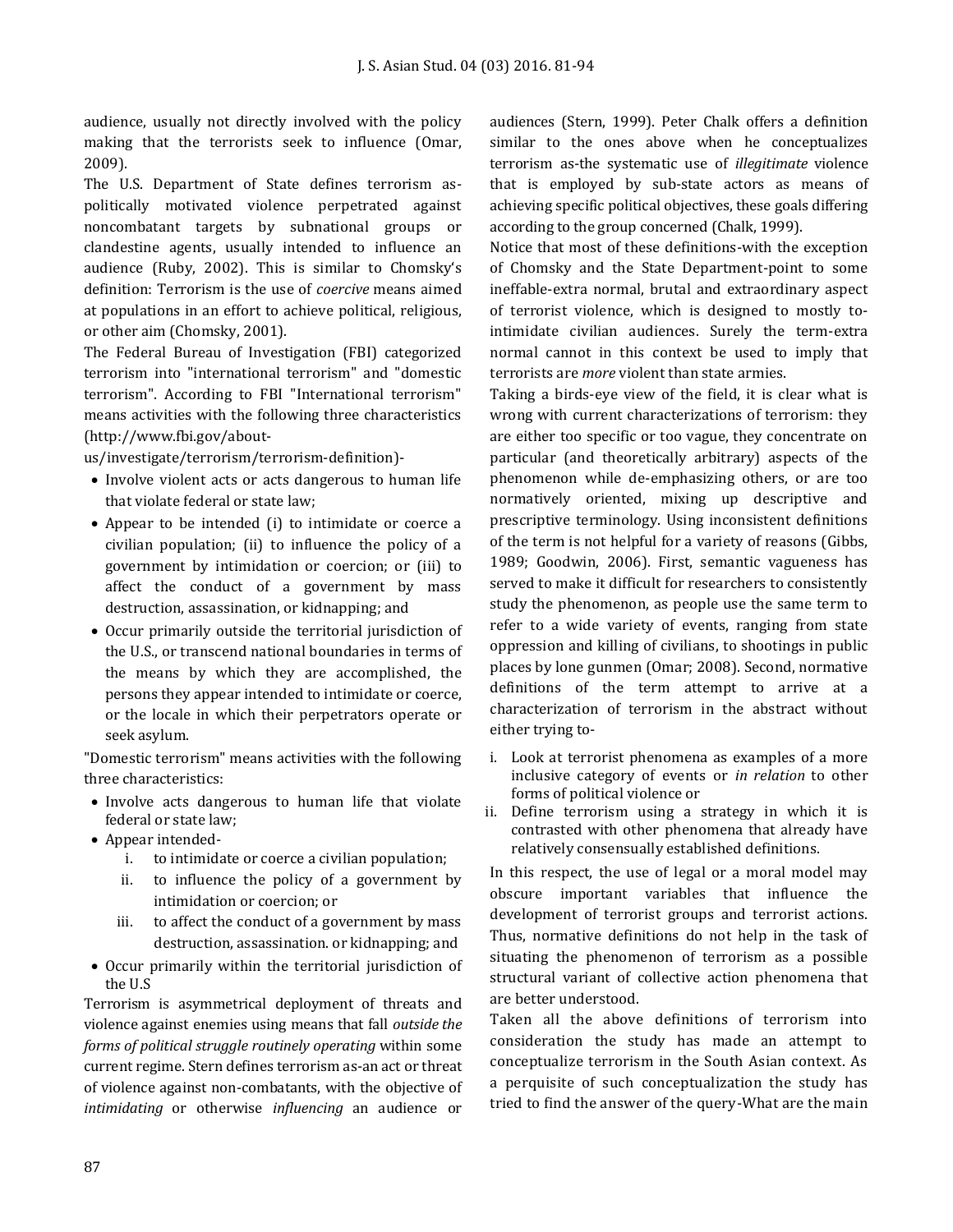caused of terrorism in South Asia? The study has used the view of Gupta to seek the answer of this query. According to Gupta, four factors are significant in this regard-poverty, religious fanaticism, lack of democratic freedom, and lastly psychological disorder. Gupta has argued that, poverty is the first instrument which generates socio-political violence. In the South Asian context this argument of Gupta is found as relevant. In fact his argument has found as linked with the view of Aristotle as well as members of the exclusive community of Nobel laureates. According to Aristotle the link between poverty and terrorism seems almost self-evident. Likewise, Kim Dae-Jung, South Korean Nobel prize winner, stated that, 'At the bottom of terrorism is poverty'. However, in the South Asian region, like poverty, religious fanaticism and psychological disorder is also considered as one of the factor of terrorism, lack of democracy has also found as the breeding ground for the rise of terrorism. If these above are the main causes of terrorism then the question arise-how the South Asian states viewed terrorism?

It is expected that this query will help to conceptualize terrorism in the context of South Asia. The answer of this question has made it clear that, in the context of South Asia terrorism cannot be the same despite that fact that the reality of terrorism is same for everyone Hence their national interests differ from each other and as such their views about terrorism also differ from each other. Such difference of views is really for the difference of national interests of the political parties and interests groups of the respective states of South Asia. As for example, the concept of terrorist acts conducted by Islamist groups or Hindu fanatic groups in India or any other states of this region may not be the similar reaction of the Congress and BJP due to their different party interest based on their different source of vote-bank. Same is the fact about difference of opinion in this context for two main political parties in Bangladesh. However, the above difference of views on terrorism may be true in the case of almost all the south Asian states, there are also the prevalence of few cases where states and political parties are found as having common concept of terrorism. As for instance, on the concept of terrorism as well as anti-terrorist policy a few political parties and interests groups of India, Nepal and Bhutan are found as having same views due to their common national interests. More specifically, in India, due to their common political ideology, the political parties like- the BJP, RSS and the Shiv Sena often maintain almost similar view in case the Muslims are suspected to have done terror act. On the contrary if any members of the Hindu fanatic groups are ever suspected or arrested by state police for their act of terrorism, all such Parties and groups react together against government.

So in the in the context of South Asia, it could be said that, the political parties, interests groups, as well as people views terrorism as per their respective ideology and interests.

# **ARMED CONFLICT AND TERRORISM IN SOUTH ASIA: AN OVERVIEW**

MIPT data set from indicate to indicates that there exist a sharp difference in the trends of armed conflict and terrorism within the South Asian region before and after 2001. More specifically MIPT dada set indicates that after 2001 the number of terrorist incidence is increasing in this region. Through analysis and review of scholarly literature the study has found that such increasing trends of terrorist incidence are not same among all the states of South Asia. The data set of MIPT indicates that in India the fatalities of armed conflict and terrorist incidence are increasing from 2001 to 2014. The present study has identified three sources as the root cause of internal armed conflict and terrorism in India.

- The ongoing separatist movement in several northeastern states (i.e. Assam, Manipur, Nagaland and Tripura) of India. For the purpose of the study the North-eastern states are classified as 'lagging';
- The left-wing extremist groups of India (i.e. Naxalite movements); and
- The third source of armed conflict and terrorist incidence in India is often fueled by the first two sources.

In 1979 the United Liberation Front of Assam (ULFA) was formed in Assam. Since its emergence this front is demanding for the establishment of a 'sovereign socialist Assam. In order to reach to its goal ULFA target businessmen, government security forces, and infrastructure facilities such as oil pipelines, freight trains and government buildings. However the Indian government is trying to negotiate with ULFA since 2005 through People's Consultative Group, they continue their campaign of violence, and did not respond to a unilateral ceasefire announced by the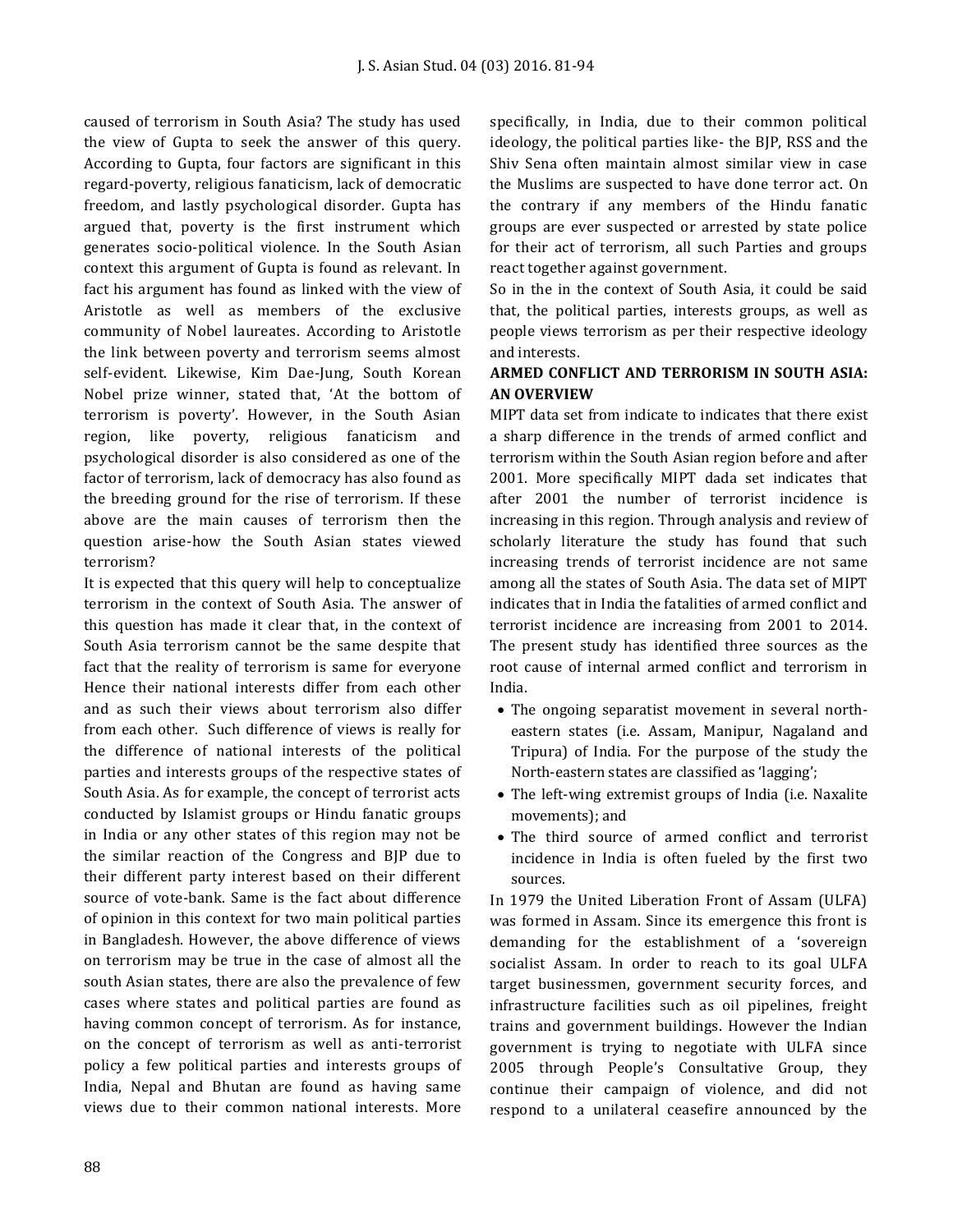government in 2006. The insurgency in Manipur Nagaland and Tripura are also a long standing one. In Manipur after the formation of the United National Liberation Front (UNLF) in 1964 which has independence for Manipur as its goal, numerous other violent groups have espoused the same cause.iii There are also several militant groups claiming to represent the interests of specific ethnic groups. For instance, the Kuki National Front (KNF) wants a separate homeland for the Kukis, the Zomi Revolutionary Army (ZRA) aims to gather all the Zomi people into a single state, and the Hmar People's Convention-Democracy (HPC-D) has the goal of an independent state for the Hmar people. None of these groups have shown much interest in negotiations with the government.

On the other hand in 1980, the formation of the People's War Group (PWG) in Andhra Pradesh marked the revival of left-wing violent movements. The geographical spread of such groups has been rising in recent years: in 2007, 194 districts in 18 states were affected by left-wing extremism, up from 165 districts in 14 states in 2005.iv In line with geographical spread of left-wing extremism the numbers of fatalities are indicating a decreasing trend from 2005-2015 due to active governmental actions (Figure 1). Left-wing groups were especially active in the lagging states of Bihar, Chhattisgarh, Jharkhand, Orissa and West Bengal, and the leading states of Andhra Pradesh and Maharashtra. Study has found that however the trends differ significantly across states: Andhra Pradesh and Bihar show a decline in Naxalite violence in 2006 and 2007, while such violence is on the rise in Chhattisgarh, Jharkhand and Orissa (Iyer, 2009).



Figure 1. Fatalities-Left-wing Extremism 2005-2015.

Source: Author's calculation, data collected from South Asia Terrorism Portal, 2015,

Lastly both separatist movement and left-wing extremist groups are considered as the main cause of terrorism in India. Analysis of scholarly literature (Riedel, 2008; Eckert, 2012; Praful, 2008; Noor, 2007; KC, 2007) reveals that in recent years, there have been several instances of multiple coordinated bomb blasts in India's cities. These include the seven explosions in Mumbai's trains in July 2006, terrorist attacks on Taj and Oberoi Trident hotels in 2008, the twin bomb blasts in Hyderabad in August 2007 as well as series of

bomb blasts in Jaipur, Bangalore and Ahmedabad in 2008. Many of these attacks are suspected to be orchestrated by fundamentalist Islamic groups, such as the Lashkar-e-Taiba (LeT), Jaish-e-Mohammad (JeM) and the Students Islamic Movement of India (SIMI).<sup>v</sup> The main argument of such suspicion is the growing global reach of terrorist organizations which demonstrated most tragically in the events of September 11, 2001. Study argued that however the urban focus of these groups' stands in contrast to the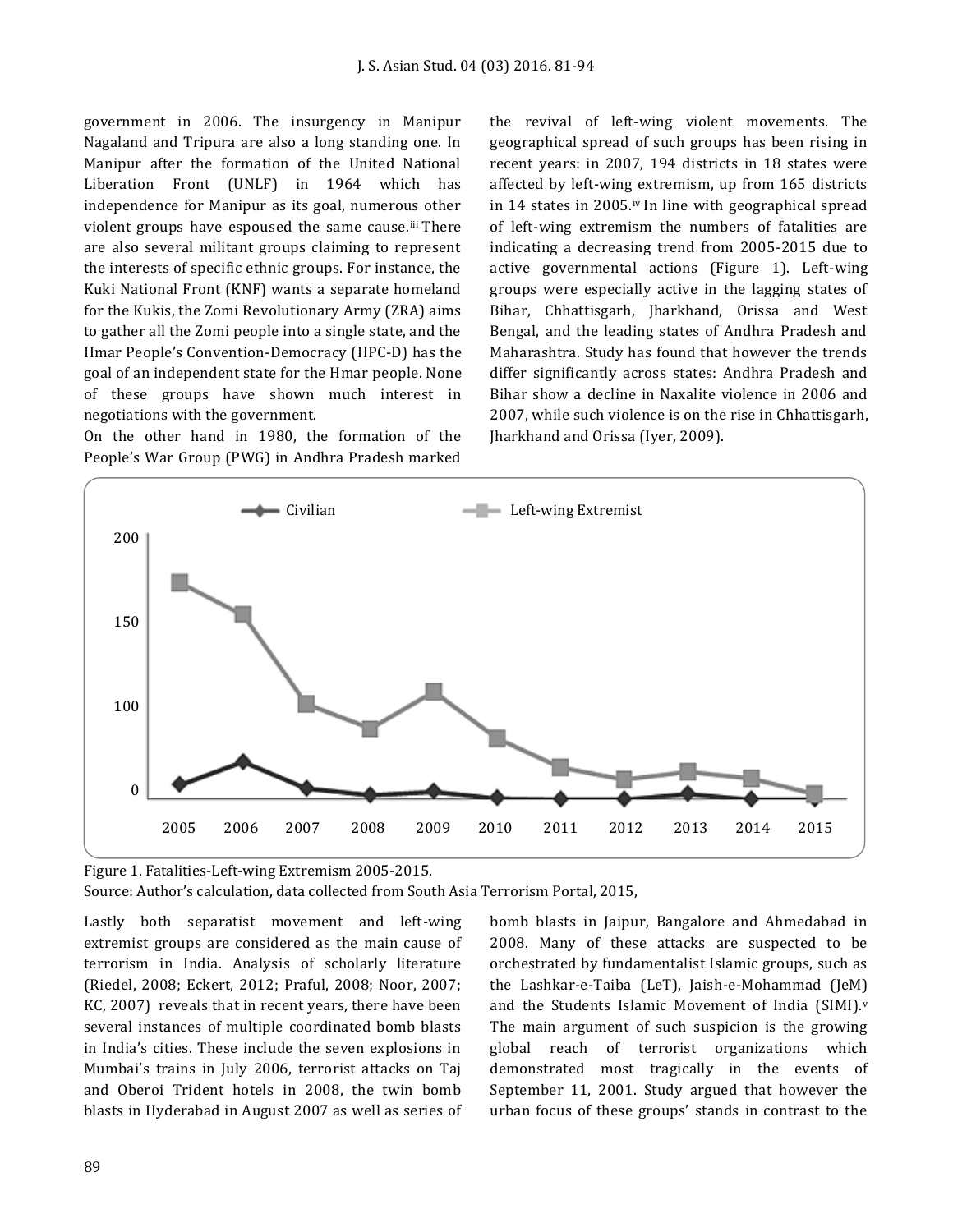separatist movements and left-wing extremism, the terrorist groups like LeT just utilize the scope of internal violence. In other words the internal extremist groups often patronize the terrorist groups (i.e. LeT, JeM and others). More specifically the study has argued that event outside the country or region might have played a role in increasing the incidence of conflict in India and other states of South Asia.

In other countries of South Asia the severity of terrorist incidence is quite different in compare to case of India. KC in his study argued that, after 11 September 2001 the situation of Bangladesh has first deteriorated, than is normally understood (KC, 2007). A good number of terrorists, reportedly with Pakistan intelligence support, found Bangladesh as safe haven when Pakistan and Afghanistan came under pressure. KC contends that, using Islamic card for political gains, the Bangladeshi society stands highly radicalized-most local groups working on the franchise of Pakistan-Afghanistan terrorist outfits including Al Qaeda (KC, 2007). The collective strength of terrorist groups like Harkat-ul-Jihadi Islami, Harkat-ul Ansar, Okaye Jote and others are now estimated in several thousands. It is assumed that, the proximity to arm bazaars in Pacific Rim countries has enabled them to procure sophisticated weapons and explosives. Illustratively, on April 2, 2004 at Chittagong port, 1,790 rifles, 150 rocket launchers, 2,700 grenades, one million rounds of ammunition and other weapons were seized while being loaded in ten trucks (KC, 2007). KC claimed that, the two trawlers who brought the consignment from Malaysia were owned by the brother of then ruling Bangladesh Nationalist Party (BNP) leader (KC, 2007). The weapons, it is reliably learnt, had India as their destination. However, incidents of terrorism had been on the rise after 2002, mostly due to bomb blasts orchestrated by Islamic fundamentalist groups, as well as an ongoing separatist movement in the Chittagong Hill Tracts, from 1998 to 2004, since the last 5 years due to active counter-terrorism initiatives of the present government. The prevalence of terrorism in Bangladesh is found as comparatively low.

The case of Sri Lanka is quite different from Bangladesh. In Sri Lanka before 2006 the Tamil rebel group was very active in fueling terrorist incidence in this state. The study has found a decreasing trend of armed conflict and terrorist incidence in Sri Lanka after 2009.

In Afghanistan, Pakistan and Nepal the study has noticed an increasing trend of conflict incidence after 2001. The armed conflict and terrorist incidence in Afghanistan and Pakistan are linked to each other. Armed conflict and terrorism is now considered as a part of the daily life of Afghan citizen. Since the Soviet invasion in this state armed conflict is still ongoing. In fact from Incidents to incidents of conflict in Afghanistan have risen sharply after 2004, due to increased clashes with the Taliban. In 2002 after the US invasion the Taliban regrouped themselves in the eastern provinces of Afghanistan, with the help of the Pashtun population in the border areas of Pakistan. In between 2007 and 2008 the Al Qaeda terrorist network of Afghanistan changed their tactics of attacking from large-scale armed attacks towards attacks explicitly targeting non-combatants, and an increasing number of suicide attacks. Such new style of terrorist attacks caused an expansion of the areas designated as "no-go" or "high abduction risk" by the United Nations.

Study has found spillover effects of armed conflict and terrorism of Afghanistan on Pakistan. In Pakistan a branch of the Taliban (Tehrik-e-Taliban Pakistan) was officially formed under the leadership of Baitullah Mehsud in 2007. This group is accused by the government of Pakistan for their involvement in the assassination of former Prime Minister Benazir Bhutto in the December 2007.Terrorist attacks in Pakistan are increasing gradually from two sources after 2004. The first consists of violent incidents perpetrated by groups based in the lagging regions of the Federally Administered Tribal Areas (FATA) and the North West Frontier Province (NWFP), which share a border with Afghanistan. The second source of terrorism in Pakistan is rooted into the separatist movement in Balochistan province.

#### **ANALYSIS**

Analysis indicates a clear variation of trends in armed conflict and terrorism between lagging and leading regions. The data sets of MIPT showed that armed conflict and terrorism increase rapidly in lagging regions in compare to the leading region (figure 2).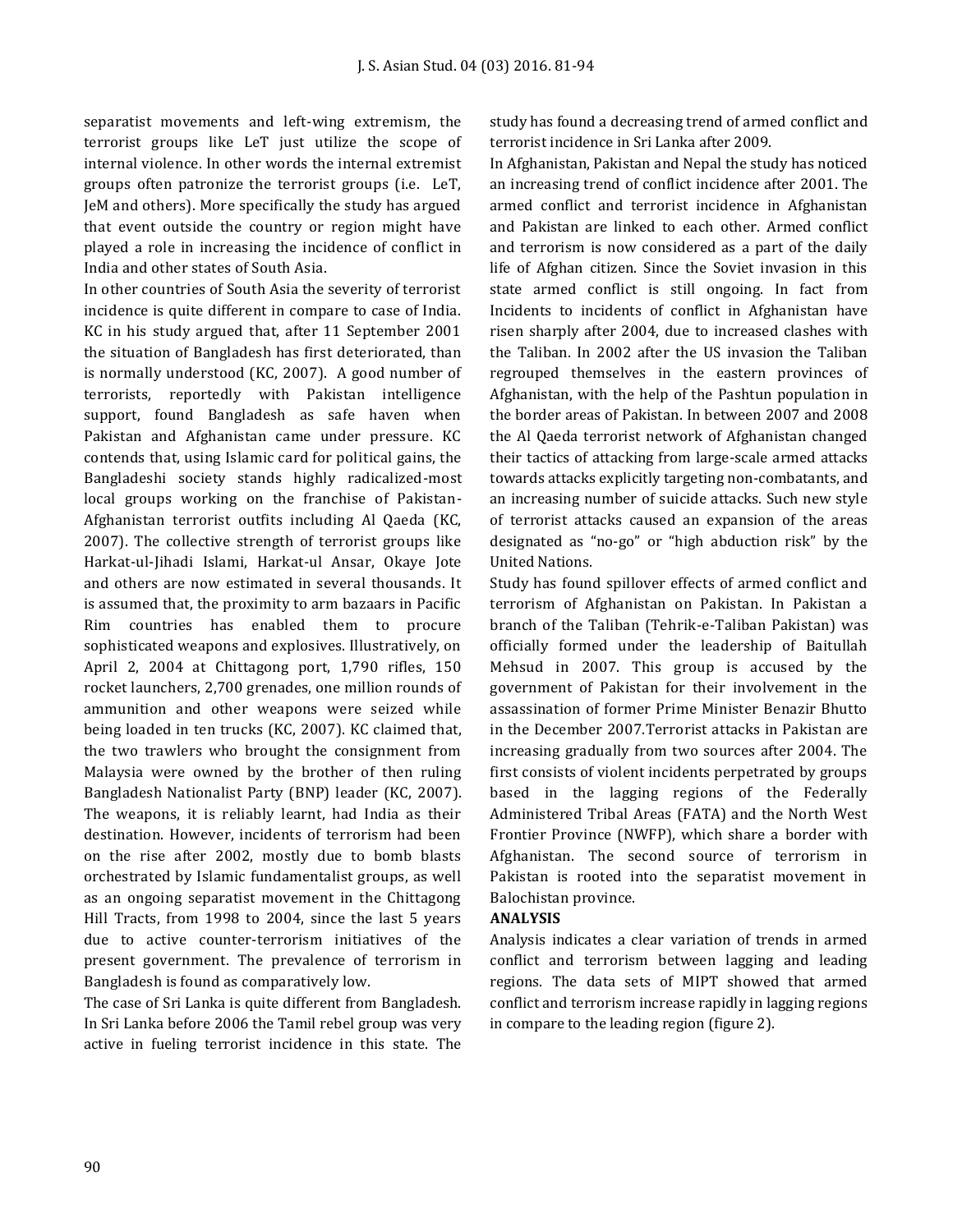

Figure 2. Do lagging regions in South Asia experience more conflict? Source: Author's analysis, data collected from South Asia, MIPT, 2005-2014.

The figure 2 given above indicates that from 2005 to 2014 the increasing trend of terrorist incidence and the number of fatalities (per million populations) in the lagging region of South Asia is 1.897 percent and 1.231% higher than the leading region of this region. After considering the statistical ratio of terrorist incidence and the fatalities caused by it the study has made a country wise analysis to show how far terrorist incidence and fatalities is higher is in Bangladesh, India, Pakistan and Sri Lanka (figure 3).



Figure 3. Terrorist Incidence in Bangladesh, India, Pakistan and Sri Lanka (per Million Populations). Source: Author's analysis, data collected from South Asia, MIPT, 2005-2014.

From the *figure 3* given above it is clear that terrorist incidence in Bangladesh, India, Pakistan and Sri Lanka is respectively 0.545%, 1.87%, 1.947% and 2.232% higher in the lagging region in compare to the leading region. This is a very large difference and remains statistically

significant even after controlling for changes which impacted the whole region in any given year. Under this statement it is important to find out the root causes of such variation in armed conflict and terrorist incidence in South Asia. Based on these statistical findings the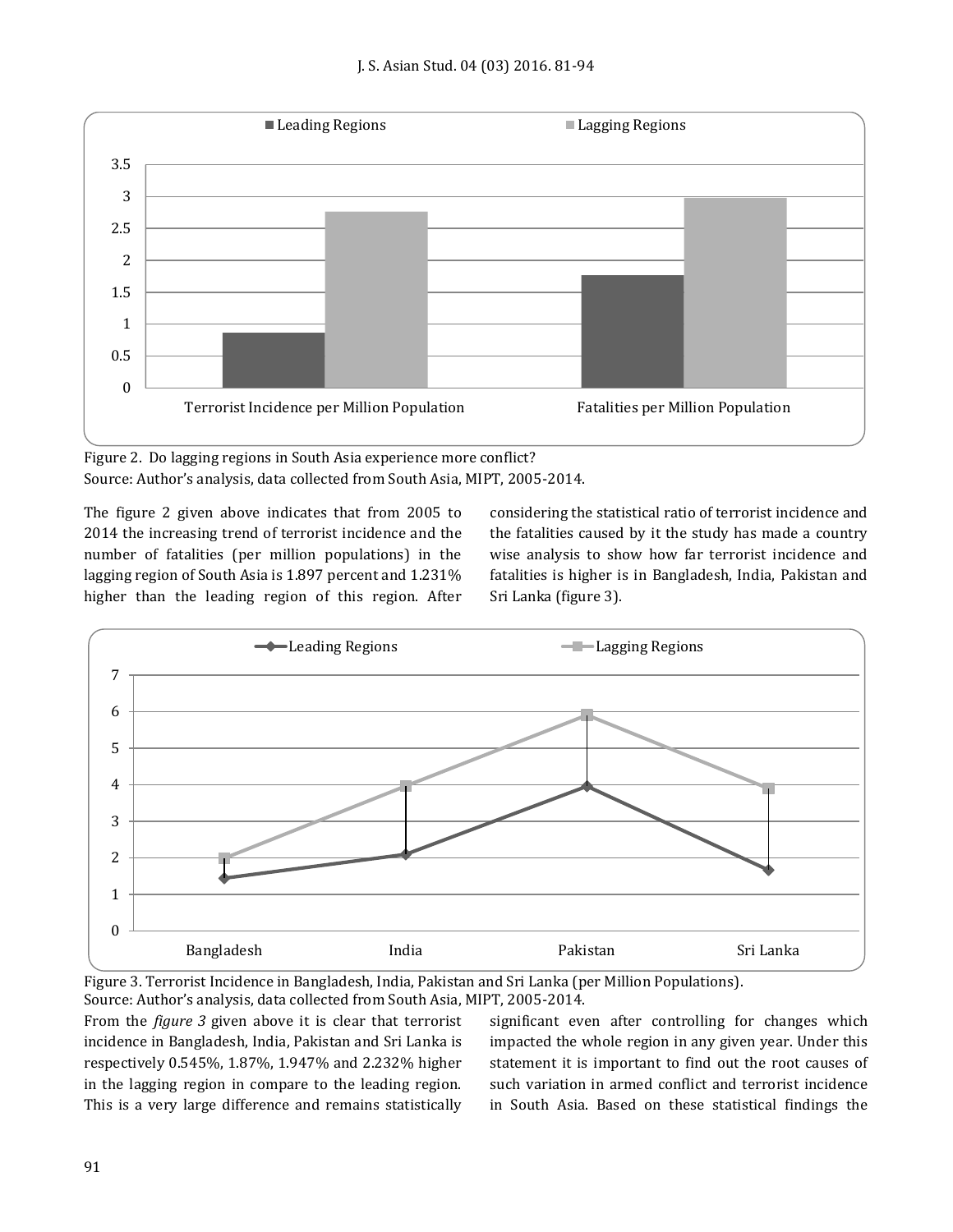study has reviewed several scholarly literatures on incidence of civil war and found that poor countries are at greater risk of internal armed conflict and terrorist incidence (Collier & Hoeffler, 2004; Fearon & Laitin, 2003). The latter study has also found that geographical conditions which favor insurgency, such as the presence of forest cover, is significantly associated with the incidence of terrorism. Do and Iyer (2007) find similar results in an analysis of conflict intensity across the districts of Nepal. Social divisions are often cited as a driver of conflict. For instance, the separatist movement in Sri Lanka began with the demands of ethnic Tamils for greater autonomy. Similarly, the Maoist rebels in Nepal often claim to be fighting on behalf of marginalized sections of society, such as members of the lower castes. The northeastern states of India, which are the scene of long-running separatist movements, are also socially and ethnically different from the majority of the states in India. Considering the current status of terrorist incidence and fatalities the next section of the article has discussed the research findings.

#### **FINDINGS**

The term terrorism has found as elusive in this study. In fact there is no agreed definition of terrorism at present. In the South Asian context the concept of terrorism has also found as linked with the interests of political parties and groups. The study has attempted to find the root factors of terrorism and reached to an outcome that, however, there is no single particular factor/reason as main cause of armed conflict and terrorism in South Asia; the factors suggested by Gupta are more or less responsible for the variation of conflict intensity between the lagging and region in South Asia. In this case one can best cite the work of Lakshmi Iyer. He examines some correlations between the incidence of conflict and the geographic, economic and societal characteristics of South Asia and has reached to a conclusion that economic backwardness or poverty, matters. The poorer districts have a significantly greater incidence of armed conflict and terrorism in South Asian states (Iyer, 2009).

# **CONCLUSION**

This study has focused on the nature and intensity of armed conflict and terrorism in South Asian states and has found a clear variation of the intensity of terrorist incidence in the leading and lagging region of South Asia. The study has agreed with the statement of Gupta that poverty is significant in explaining the spatial

variation of the intensity of armed conflict and terrorism of this region. There is the prevalence of a sharp increasing trend of terrorist incidence and fatalities in the South Asian states. Based on this finding it is argued that however the national governments of this region are trying to combat terrorism by reorganizing their police force and militia, such initiatives are not sufficient as well as effective enough to counter terrorism. Rather the study has suggested to take collective initiatives by all the states of this region against terrorism. Such collective initiatives may be taken under a co-operative security umbrella. This is because whatever the nature is internal or external, armed conflict and terrorism is not a threat for any single state. Moreover it is also not possible to stop armed conflict and terrorist activities by single efforts.

#### **ACKNOWLEDGEMENT**

The author is thankful to Prof. Dr. Abul Kashem for his inspiration to write this article. Accordingly the author is grateful of Prof. Dr. Abdullah Hel Kafi for his suggestions and comments.

#### **REFERENCES**

- Akhtar, Shaheen. (2010). *War on Terrorism and Kashmir issue*, Islamabad: Institute of Regional Studies (IRS).
- Alex Schmid and Albert Jongman. (1988). *Political Terrorism: A New Guide to Actors, Authors, Concepts, Databases, Theories and Literature*. Amsterdam: North Holland Publishing Company, pp. 32-38.

Bruce Riedel. (2008). Terrorism in India and the Global Jihad. Retrieved from http://www.brookings.edu/research/articles/20 08/11/30-india-terrorism-riedel

Cohen, Stephen Philip. (2002). A Distant Region Takes Center Stage: Pulling up the Roots of Terrorism in South Asia. *The Brookings Review* 20(3), pp. 39-42. Retrieved from http://www.jstor.org/stable/pdf/20081053.pdf?\_

=1465921471012

- Chalk, Peter, (1999). The Evolving Dynamic of Terrorism in the 1990s. *Australian Journal of International Affairs* 53(2), pp. 151-167.
- Chomsky, Noam. (2001). *9-11*. New York: Seven Stories Press, p. 19.
- Collier, P. and Hoeffler, A. (2004). Greed and grievance in civil war. *Oxford Economic Papers*, pp. 563-595.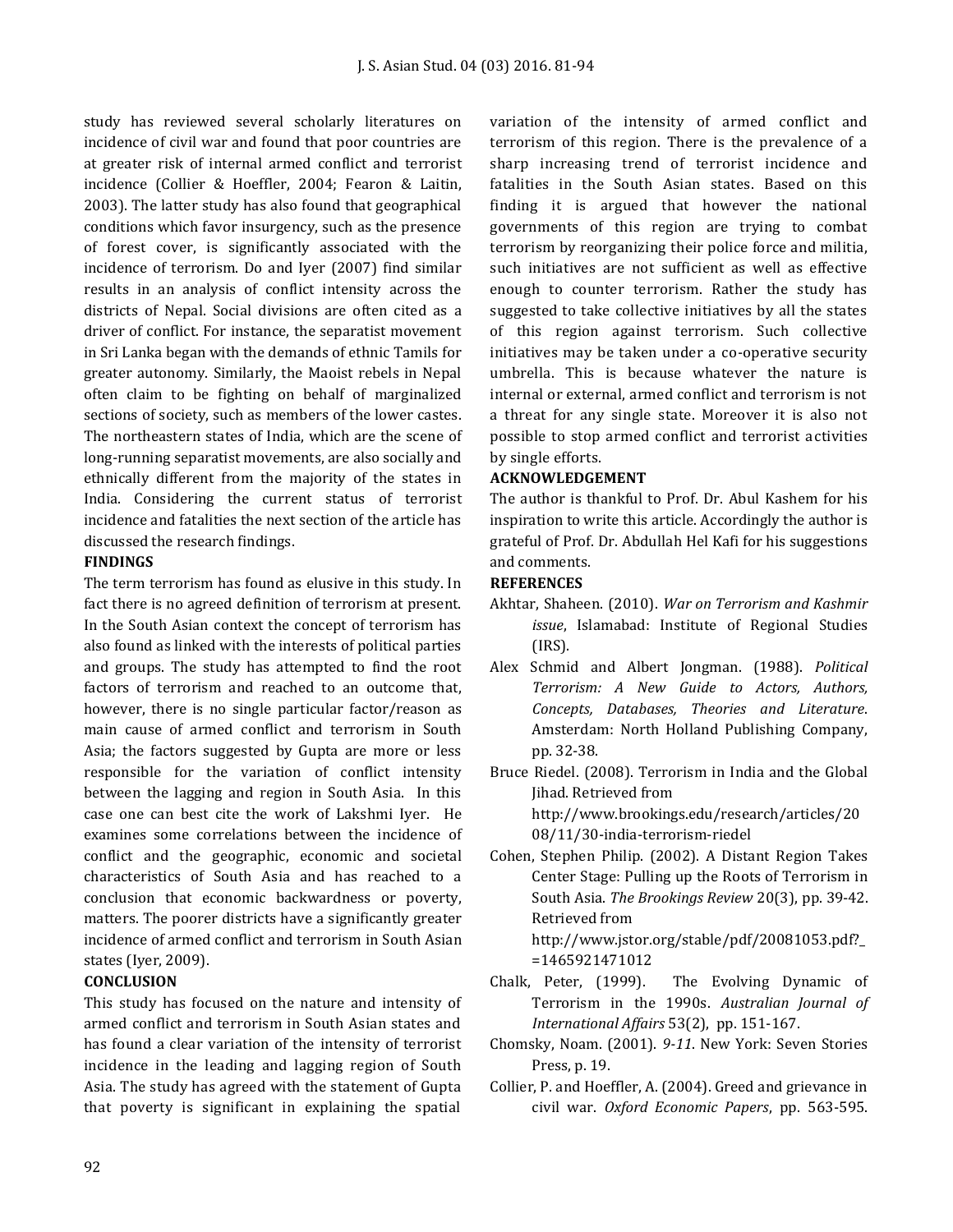- Eckert. Julia. (2012). Theories of Militancy in Practice: Explanations of Muslim Terrorism in India. *Social Science History* 36(3), pp. 321-345, Retrieved from http://www.jstor.org/tc/verify?origin=/stable/p df/23258103.pdf?\_=1465976572349
- Fearon, J. and Laitin, D. (2009). Ethnicity, insurgency, and civil war. *American Political Science Review* 97(1), pp. 75–90.
- Gibbs, Jack P. (1989). Conceptualization of Terrorism. *American Sociological Review* 54(3), pp. 329-340.
- Global Terrorism Index 2014, Retrieved from http://www.visionofhumanity.org/sites/default/f iles/Global%20Terrorism%20Index%20Report% 202014\_0.pdf
- Goodwin, Jeff. (2006). A Theory of Categorical Terrorism. *Social Forces* 84(4), pp. 2027-2046.
- Hoffman, Bruce. (1998). *Inside Terrorism*. New York: Columbia University Press.
- International Committee of the Red Cross; How is the Term "Armed Conflict" Defined in International Humanitarian Law? (*Opinion Paper*, 2010), Retrieved from

https://www.icrc.org/eng/assets/files/other/opi nion-paper-armed-conflict.pdf

- Iyer, Lakshmi. (2009). The Bloody Millennium: Internal Conflict in South Asia. *Working Paper*. Retrieved from http://www.hbs.edu/faculty/Publication%20File s/09-086.pdf, accessed on March 2, 2015.
- Kc, Ajit Doval. (2007). Islamic Terrorism in South Asia and India's Strategic Response, *Policing* 1(1), pp. 63-69. Retrieved from http://policing.oxfordjournals.org/content/1/1/6 3.full.pdf+htm.
- Khan, S. E. (2009). Political Economy of Terrorism in Bangladesh: A Structural Analysis. *Journal of*

*International Relations* II (2), Jahangirnagar University, Bangladesh, pp. 1-22.

- Misra, Ashutosh. (2007). An audit of the India-Pakistan peace process. *Australian Journal of International Affairs* 61(4), p. 513.
- Omar, Lizardo. (from 2009 to 2008). Defining and Theorizing Terrorism: A Global Actor-Centered Approach. *Journal of World-System Research* XIV (2), p. 91. Retrieved from https://www3.nd.edu/~olizardo/papers/jwsrdefining.pdf
- Padder, Sajad. (2012). The composite Dialogue Between India and Pakistan: Structure, Process and Agency. *Heidelberg Papers In South Asian And Comparative Politics*, Paper No. 65, Retrieved from http://hpsacp.uni-hd.de
- Bidwai. Praful. (2008, November 22-28). Confronting the Reality of Hindutva Terrorism. *Economic and Political Weekly* 43(47), pp. 10-13, Retrieved from http://www.jstor.org/stable/pdf/40278200.pdf
- Quy-Toan, Do, and Iyer Lakshmi. (2007). Poverty, social divisions and conflict in Nepal, *Harvard Business School Working Paper* 07-065, Retrieved from http://www.hbs.edu/faculty/Publication%20File s/07-065.pdf,
- Ruby, Charles L. (2002). The Definition of Terrorism. *Analyses of Social Issues and Public Policy* 2(1), p. 10.
- Sanam Noor. (2007). Pakistan-India Relations and Terrorism, *Pakistan Horizon*: *Pakistan Foreign Policy Analysis* 60 (2), pp. 65-84, retrieved from http://www.jstor.org/stable/pdf/41500064.pdf
- South Asia Terrorism Portal (2015). Retrieved from http://www.satp.org/satporgtp/countries/bangla desh/database/index.html..
- Stern, Jessica. (1999). *The Ultimate Terrorists*. Cambridge: Harvard University Press, p. 30.

l <sup>i</sup> Regions have been defined as "lagging" or "leading" based on per capita income levels in 2004. According to this criterion, the lagging regions are as follows: the states of Assam, Bihar, Chhattisgarh, Jharkhand, Madhya Pradesh, Manipur, Mizoram, Meghalaya, Nagaland, Orissa, Rajasthan, Uttar Pradesh, Uttarakhand and West Bengal in India; the North West Frontier Provinces, Balochistan and FATA in Pakistan; all regions except Dhaka in Bangladesh; all provinces except the Western Province in Sri Lanka, and the entire countries of Afghanistan and Nepal.

ii This database does not cover the other South Asian countries. Dr. H.A Rizvi, Pakistan-India Relations: Post Mumbai Deadblock & The Way Forward, (Islamabad: PILDAT, 2010), 10.

iii Such groups include the People's Liberation Army (PLA), the People's Revolution party of Kangleipak (PREPAK) and the Kangleipak Communist Party (KCP).

iv See for details, http://satp.org/satporgtp/sair/Archives/6\_10.htm, accessed January 7, 2014.